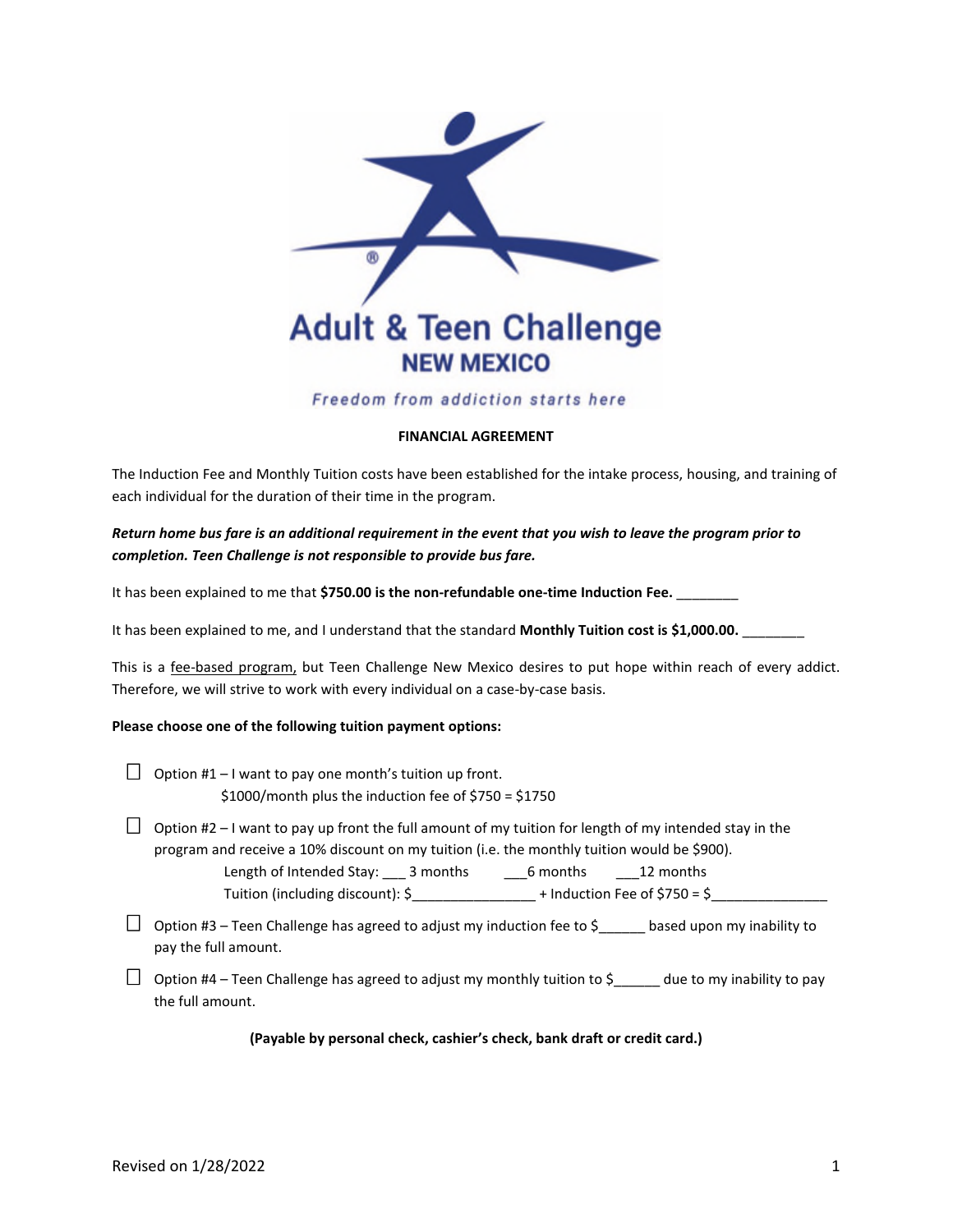### **REFUND POLICY FOR DEPARTING FAMILIES:**

**\*\*\*The following policy applies both to voluntary and involuntary departure\*\*\***

- **All Induction Fees are non-refundable.**
- **Current month tuition fees are non-refundable after the 1st day of month.**
- **Pre-paid tuition fees are refundable for each month where the student was not a resident for a minimum of one day**

**\_\_\_\_\_\_\_\_\_ Disability Funds: I understand that Teen Challenge requires 75% of my monthly disability payments to go towards tuition, not exceeding \$1000.00 a month.**

# **MY MONTHLY TUITION COMMITMENT**

| I agree to pay \$ ____________ per month for the tuition cost for _____________________________(name).                                                                                                                                                                                                                                                                                                                                                                                      |                                |                                                                                                             |
|---------------------------------------------------------------------------------------------------------------------------------------------------------------------------------------------------------------------------------------------------------------------------------------------------------------------------------------------------------------------------------------------------------------------------------------------------------------------------------------------|--------------------------------|-------------------------------------------------------------------------------------------------------------|
| I understand that my monthly tuition of \$_________________ is due and payable on the first of each month, beginning<br>$\begin{picture}(20,10) \put(0,0){\vector(1,0){100}} \put(15,0){\vector(1,0){100}} \put(15,0){\vector(1,0){100}} \put(15,0){\vector(1,0){100}} \put(15,0){\vector(1,0){100}} \put(15,0){\vector(1,0){100}} \put(15,0){\vector(1,0){100}} \put(15,0){\vector(1,0){100}} \put(15,0){\vector(1,0){100}} \put(15,0){\vector(1,0){100}} \put(15,0){\vector(1,0){100}} \$ |                                |                                                                                                             |
| Please designate your choice of payment from the following:                                                                                                                                                                                                                                                                                                                                                                                                                                 |                                |                                                                                                             |
| Personal or Cashier's Check sent by mail (payments not made within 5 days of due date will be charged to<br>credit card on file).                                                                                                                                                                                                                                                                                                                                                           |                                |                                                                                                             |
| Credit Card / Bank Draft Processing<br>$\perp$                                                                                                                                                                                                                                                                                                                                                                                                                                              |                                |                                                                                                             |
| <b>BANK DRAFT PROCESSING AUTHORIZATION:</b>                                                                                                                                                                                                                                                                                                                                                                                                                                                 |                                |                                                                                                             |
|                                                                                                                                                                                                                                                                                                                                                                                                                                                                                             |                                |                                                                                                             |
|                                                                                                                                                                                                                                                                                                                                                                                                                                                                                             |                                |                                                                                                             |
|                                                                                                                                                                                                                                                                                                                                                                                                                                                                                             |                                |                                                                                                             |
| (For auto-drafts, please submit a voided check.)                                                                                                                                                                                                                                                                                                                                                                                                                                            |                                |                                                                                                             |
| <b>CREDIT CARD PROCESSING AUTHORIZATION:</b>                                                                                                                                                                                                                                                                                                                                                                                                                                                |                                |                                                                                                             |
| I authorize Teen Challenge to charge my card \$_________________________ on the 1st of each month,<br>$\sqcup$<br>beginning on _____________________ and ending on _______________________________                                                                                                                                                                                                                                                                                          |                                |                                                                                                             |
| sending my payment.                                                                                                                                                                                                                                                                                                                                                                                                                                                                         |                                | I understand Teen Challenge will charge my card \$_______________________ should I be five (5) days late in |
| VISA                                                                                                                                                                                                                                                                                                                                                                                                                                                                                        | $\Box$ MASTER CARD $\Box$ AMEX | $\Box$ DISCOVER                                                                                             |
|                                                                                                                                                                                                                                                                                                                                                                                                                                                                                             |                                |                                                                                                             |
| Expiration Date: _______/ ___________ CVC Code _________________________________                                                                                                                                                                                                                                                                                                                                                                                                            |                                |                                                                                                             |
|                                                                                                                                                                                                                                                                                                                                                                                                                                                                                             |                                |                                                                                                             |